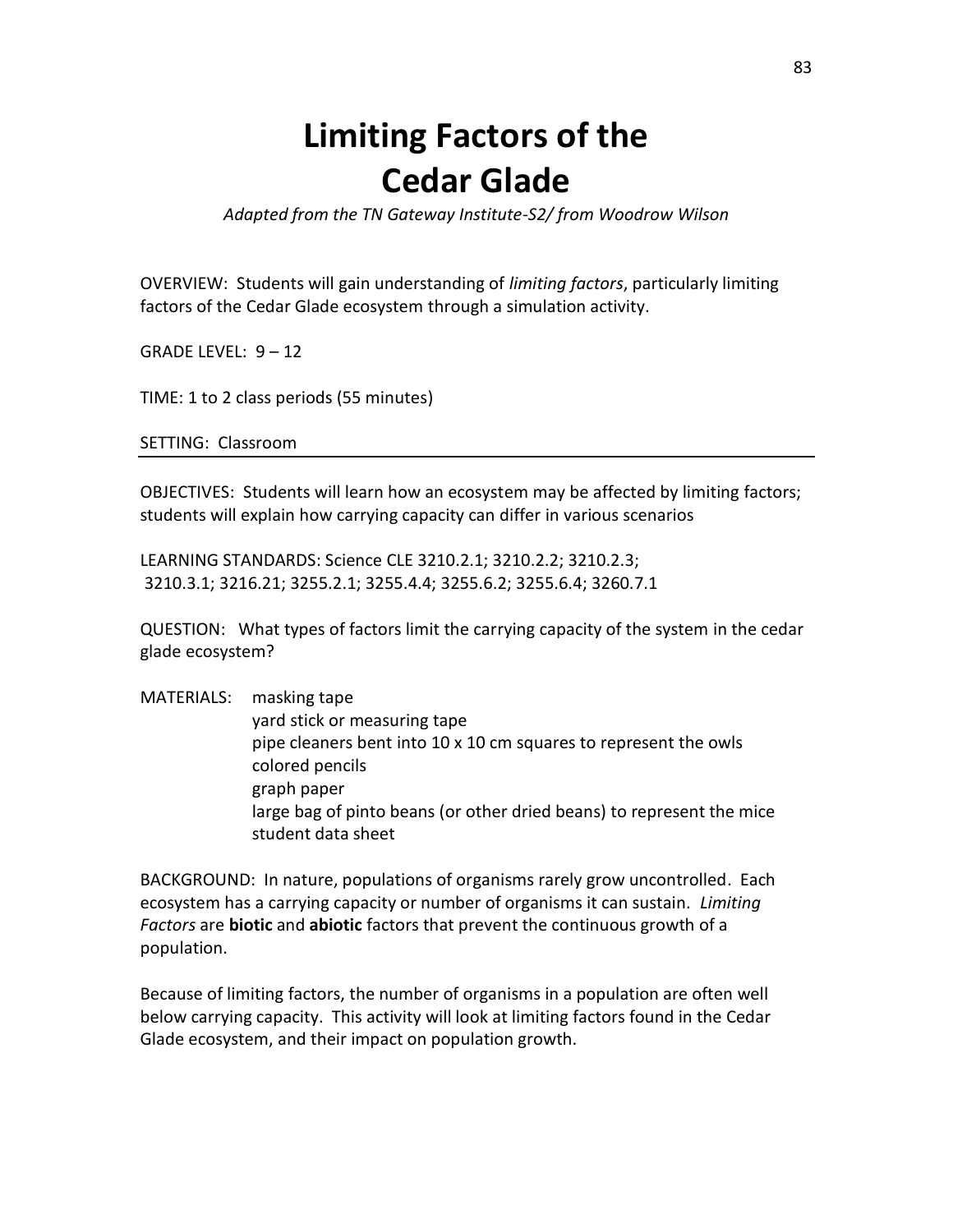## PROCEDURE:

- 1. Divide class into groups of four. Assign these roles:
	- a) bean counter (mice counter) scatters beans between rounds and records the number of beans caught. Beans represent mice.
	- b) Recorder reads directions for the activity and records the data
	- c) female owl stands outside the glade area, tosses the sampling square (to model the owl feeding), collects all beans (mice) located inside the square
	- d) male owl same role as female
- 2. With masking tape, mark off an area (approximately 4 ft. square) on the floor. This represents an area in the glade where the owls will hunt.
- 3. Scatter 80 beans over the grid. Each bean represents a mouse in the glade.
- 4. The two pipe cleaner squares represent a male and female owl, which separately hunt the area. Student should stand about one foot from the grid and toss the square into the grid.
- 5. Remove any beans that are inside the square. Repeat. Each "owl" has two chances to "hunt" (toss) each day.
- 6. Do the same thing with the other owl. This process represents hunting mice.
- 7. In nature, each owl hunts twice a day. *In order to stay alive, each owl must eat at least 4 mice in a three day period!* If fewer than 4 mice are eaten in any three-day period, the owl grows too weak to hunt and dies.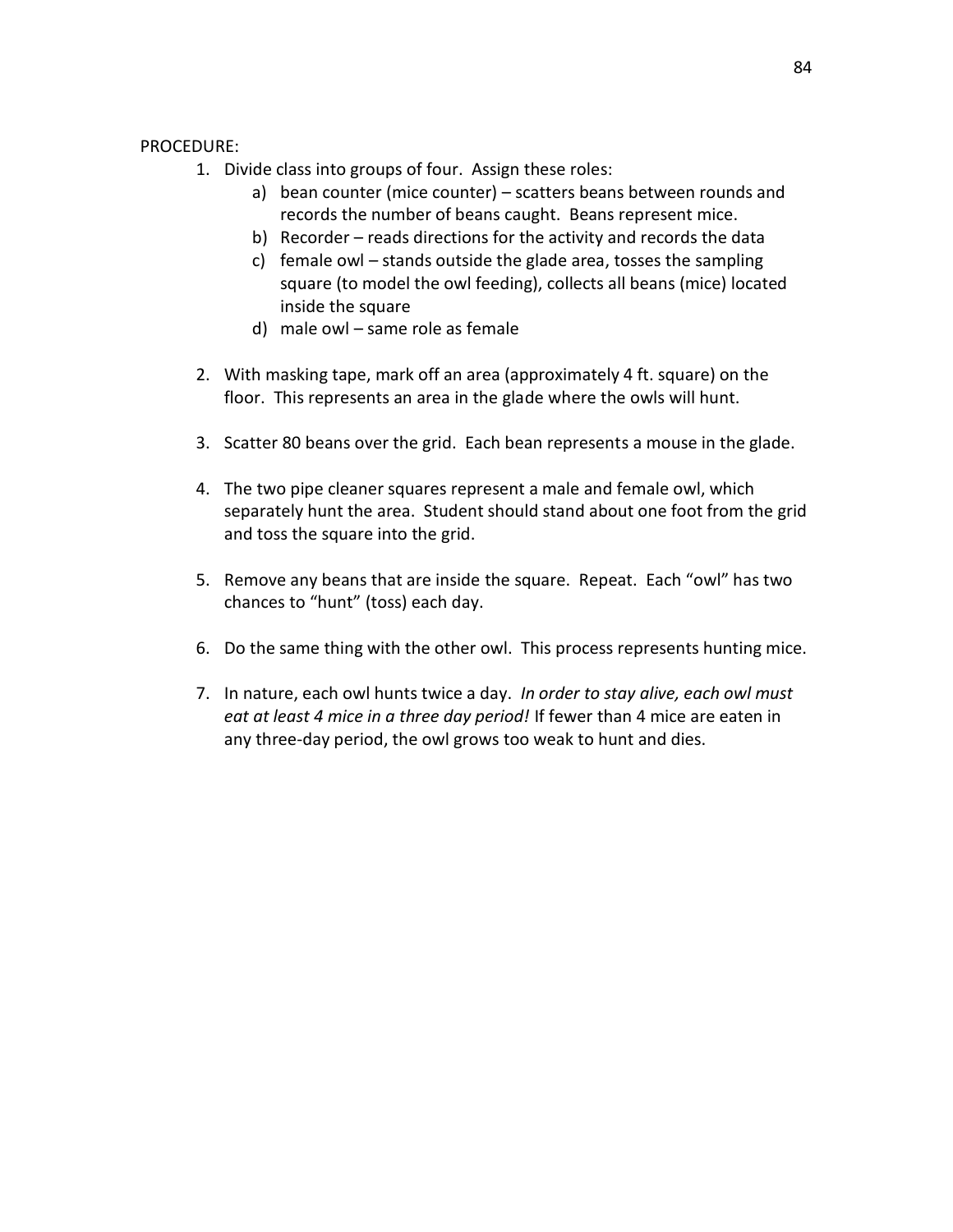| Name<br>. | ו זו חי⊨י | 4 I P |  |
|-----------|-----------|-------|--|
|           |           |       |  |

**Investigation 1:** Glade in early spring-conditions usually favorable for mouse population

A. Each owl hunts 2 times per day beginning with the female. Any mice caught must be removed before the next owl hunts. Enter the numbers in Table 1. Continue as long as there is a surviving owl. Enter an X in the appropriate box on the table indicating the date of death (if it occurs).

Table 1:

| Mice<br>Eaten | Day $1$ |  |  |  | Day 2   Day 3   Day 4   Day 5   Day 6   Day 7   Day 8   Day 9 | Day 10 |
|---------------|---------|--|--|--|---------------------------------------------------------------|--------|
| Male          |         |  |  |  |                                                               |        |
| Owl           |         |  |  |  |                                                               |        |
| Female        |         |  |  |  |                                                               |        |
| Owl           |         |  |  |  |                                                               |        |

- 1. Using graph paper, graph the data you recorded in Table 1: male vs. female
	- a) Label the X and Y axis
	- b) Make a legend for graph

**Investigation 2:** Lack of rain has led to drought like conditions in the glade. 25% of the mice die (20 total). Remove these 20 from your area before the owls hunt.

A. Complete Table 2 for 10 days as in Investigation 1.

Table 2:

| Mice<br>Eaten | Day 1 |  | Day 2   Day 3   Day 4   Day 5   Day 6   Day 7   Day 8 |  |  | Day $9 \mid$ Day 10 |
|---------------|-------|--|-------------------------------------------------------|--|--|---------------------|
| Male          |       |  |                                                       |  |  |                     |
| Owl           |       |  |                                                       |  |  |                     |
| Female        |       |  |                                                       |  |  |                     |
| Owl           |       |  |                                                       |  |  |                     |

- 1. Using graph paper, graph the data you recorded in Table 2: male vs. female
	- a) Label the X and Y axis
	- b) Make a legend for graph